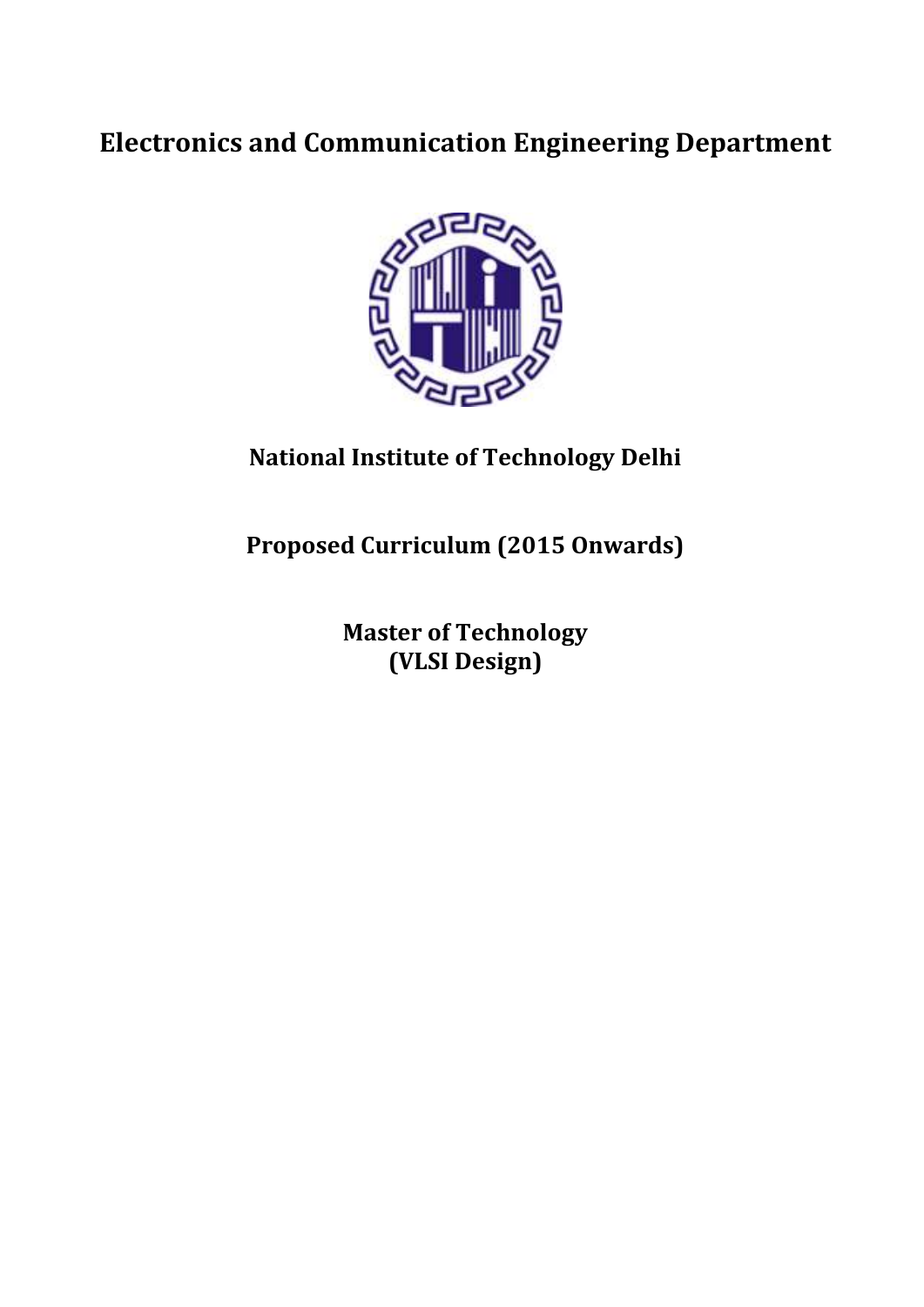### **Semester I:**

| <b>Course Code</b> | <b>Course Title</b>                    | ш  |   | P | <b>Credit</b> |
|--------------------|----------------------------------------|----|---|---|---------------|
| <b>EVL 561</b>     | Semiconductor Devices                  | 3  | Ю | υ | 3             |
| <b>EVL 562</b>     | Digital IC Design                      | 3  | Ю |   | 3             |
| <b>EVL 563</b>     | Analog IC Design                       | 3  | Ю |   | 3             |
| <b>HMP501</b>      | Technical Communication                | 0  | ю | 2 |               |
| <b>EVL 511</b>     | Elective-I: Digital Signal Processing  | 3  | Ю |   | 3             |
| <b>EVP 564</b>     | Design Laboratory (Digital and Analog) | 0  | Ю | 6 | 5             |
|                    | Total Credit                           | 12 |   | 8 | 18            |

#### **Semester II:**

| <b>Course Code</b> | <b>Course Title</b>                    |    |   | P  | <b>Credit</b> |
|--------------------|----------------------------------------|----|---|----|---------------|
| <b>EVL 576</b>     | System-on-ProgrammableChip Design      | 3  | 0 | Ю  | 3             |
| EVL5xx             | Elective-II                            | 3  | υ | Ю  | 3             |
| EVL 5xx            | Elective-III                           | 3  | 0 | Ю  | 3             |
| <b>EVP 577</b>     | High Level Design Lab Chip Design Lab. | 0  | 0 | 6  | 3             |
| <b>EVP 578</b>     | System-on-Programmable Chip Design Lab | 10 | U |    |               |
| <b>EVP 650</b>     | Seminar                                | 0  |   |    |               |
| <b>EVP 651A</b>    | Project                                |    |   | 8  | 4             |
|                    | <b>Total Credit</b>                    | 19 |   | 12 | 18            |

#### **Semester III:**

| Course Code Course Title |                     |  | IP | <b>Credit</b> |
|--------------------------|---------------------|--|----|---------------|
| ECL 5xx                  | Elective-IV         |  | 10 |               |
| <b>EVP 651B</b>          | Project             |  | 30 |               |
|                          | <b>Total Credit</b> |  | 30 |               |

#### **Semester IV:**

| Course Code Course Title |              |  | IP | <b>Credit</b> |
|--------------------------|--------------|--|----|---------------|
| <b>EVP 651C</b>          | Project      |  | 36 | 16            |
|                          | Total Credit |  | 36 | 10            |